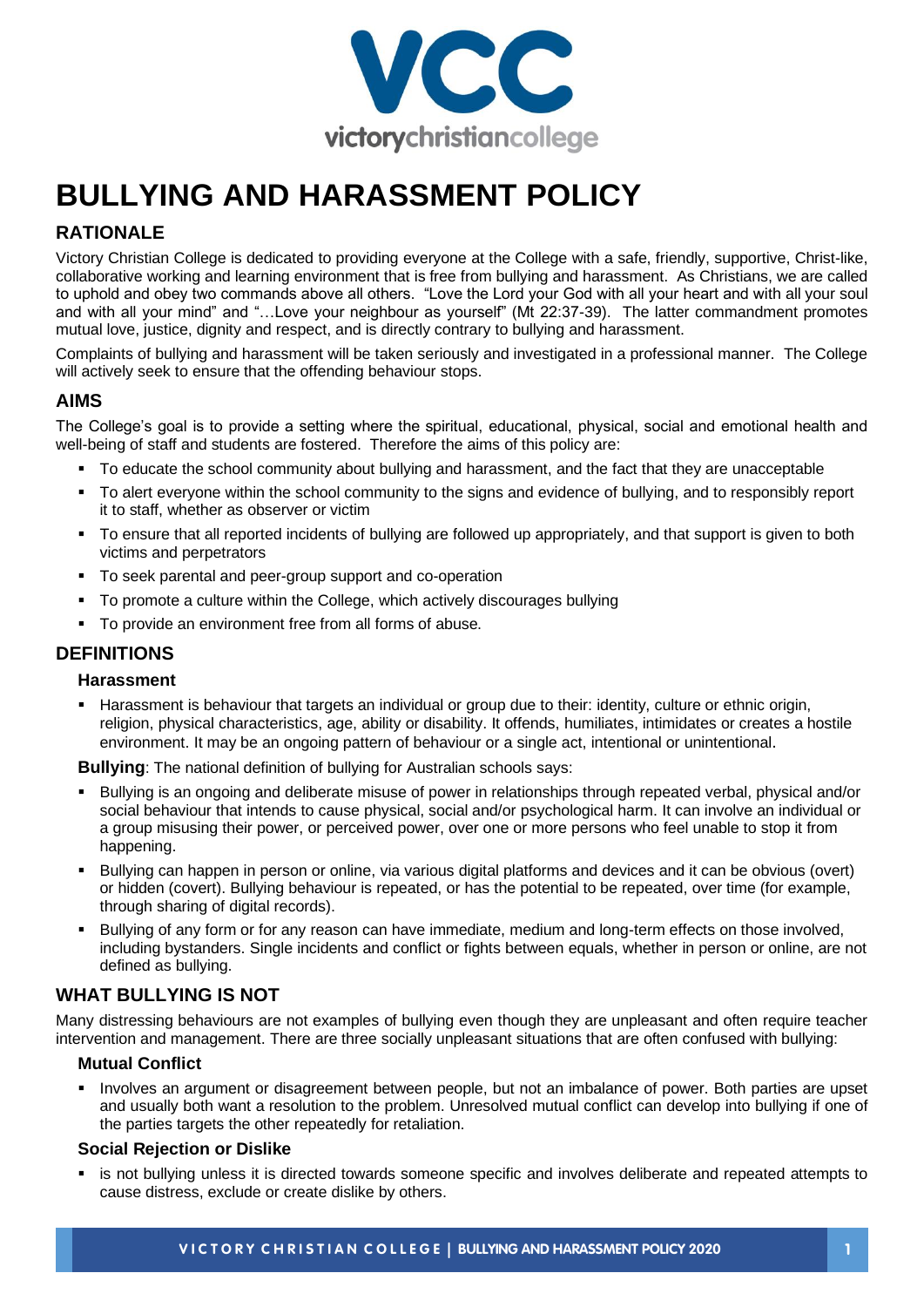

#### **Single-episode acts**

Single episodes of nastiness or physical aggression are not the same as bullying. If someone is verbally abused or pushed on one occasion they are not being bullied. Nastiness or physical aggression that is directed towards many different people is not the same as bullying. However, this does not mean that single episodes of nastiness or physical aggression should be ignored or condoned as these are unacceptable behaviours.

## **CATEGORIES**

#### **Direct Physical Bullying**

■ Includes, but is not limited to hitting, kicking, tripping, pinching and pushing or damaging property

#### **Direct Verbal Bullying**

▪ Includes, but is not limited to, name calling, insults, teasing, intimidation, discriminatory remarks, or verbal abuse.

#### **Indirect Bullying**

■ Action designed to harm someone's social reputation and/or cause humiliation. Includes, but is not limited to lying and spreading rumours, playing nasty jokes to embarrass and humiliate, mimicking, encouraging others to socially exclude someone, damaging someone's social reputation or social acceptance.

#### **Cyber Bullying**

▪ Direct verbal or indirect bullying behaviours using digital technologies. This includes harassment via a mobile phone, setting up a defamatory personal website or deliberately excluding someone from social networking spaces.

#### **Sexual Harassment**

- Includes, but is not limited to, touching or brushing against another in a sexual manner, sexually orientated jokes, drawings of, or writing about, someone's body, using rude names or commenting about someone's morals, unwanted invitations of a sexual nature, offensive questions about someone's body and/or someone's private life, or encouraging or making others do so. (Depending on the age of students and or the involvement of adults, bullying of a sexual nature may be be a reportable incident or seriously impact child safety.
- This should be read in conjunction with our Mandatory Reporting and Child Safe Policies.

## **RESPONSIBILITIES OF THE SCHOOL COMMUNITY**

#### **Students' Role**

- If bullying is witnessed, students are requested not to join into the bullying. Instead, the bullying is to be reported to a teacher so that both the person being bullied and the bully can receive help.
- Students are obliged to report bullying and harassment to a teacher. Additionally, students are encouraged to act assertively and influence others to stop bullying behaviour when they see it occurring.

#### **Parents' Role**

- Parents are encouraged not to ignore bullying. In many cases the student will not want parents to contact the College in case 'things get worse'. Effective dealing with bullying is very difficult if events go unreported. Unfortunately, most bullying occurs in the playground and/or away from the teachers' earshot.
- Signs such as students not wanting to attend school, failing to meet work deadlines, apparent sadness, uncharacteristic quietness, spending lunchtimes alone, etc., could be indicators of someone being bullied.
- Parents are encouraged to notify their child's homeroom teacher if they have concerns.

#### **Staff Role**

All staff are required to be alert and respond to suspected bullying incidents, whether inside or outside of the classroom. No reported or observed case of bullying should be ignored.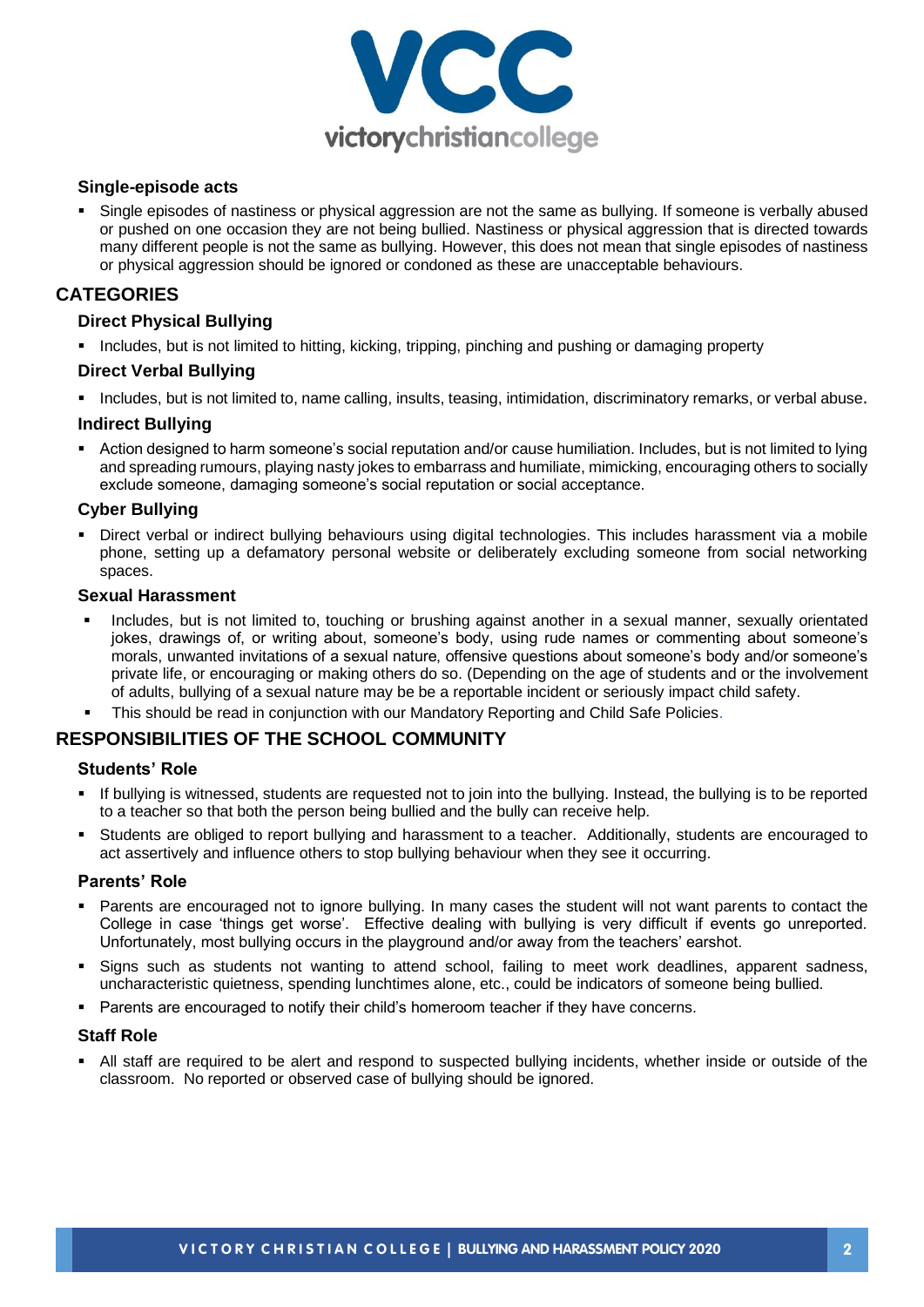

#### **IMPLEMENTATION**

Parents, teachers, students and the community will be made aware of the school's position on bullying through the College Website, Student Diary, Handbook and Staff Manual. Additionally, the College will adopt a four-phase approach to bullying.

#### **Phase 1 - Primary Prevention**

- Professional development for staff relating to bullying, harassment and proven counter measures.
- Each classroom teacher to clarify to students at the start of each year the College's bullying and harassment policy.
- Community awareness and input relating to bullying, its characteristics and the school's programs and response.
- The College will work towards providing programs that promote resilience, life and social skills, assertiveness, conflict resolution and problem solving.
- The College will promote supportive and respectful behaviours and attitudes through its Values Education Program.
- A bullying survey will be administered as required.
- The curriculum will include anti-bullying messages and strategies, including participation in the National Day of Action against Bullying each year.
- Structured activities will be available to students at selected recess and lunch breaks.

#### **Phase 2 - Early Intervention**

- Encourage students to report bullying incidents that involve themselves or others. This can be done verbally, or in writing.
- On a regular basis, classroom teachers and the principal will remind students and staff to report incidents of bullying.
- Parents are advised to contact the College if they become aware of a problem.
- Public recognition and rewards for positive behaviour and resolution of problems.

#### **Phase 3 - Intervention**

- Once identified, the bully, victim, their parents, and witnesses will be spoken with, and all incidents or allegations of bullying will be fully investigated and documented. Impartiality, confidentiality, lack of victimisation, timeliness and support are regarded as paramount to any bullying investigation.
- Students identified by others as bullies will be informed of allegations and findings. The inappropriateness of the bullying behaviour will be fully explained to the bully. Responses such as "I was only joking" or "he's too sensitive" and the like will be explained as unacceptable. The expected guidelines for future behaviour will be clearly explained. A time of prayer will ensue if appropriate.
- Resolution with both parties will be encouraged, with an understanding of how they must interact appropriately in the future. Both bullies and victims will be offered support.
- The victim of the bullying will be seen regularly over the next few weeks if appropriate, and periodically after this, to establish whether the bully has modified his or her behaviour. The Parents of the victim may be contacted during this time to support the family, should the victim's response to the bullying be highly emotional.
- If the bullying behaviour does not recur, the matter will end.
- If the bully's negative behaviour persists, parents will be contacted, and a meeting arranged. At this meeting, a firm commitment to the Bullying and Harassment Policy will be asked of the student. Consequences that are consistent with the College's *Student Code of Conduct* will be discussed and implemented.
- Complaints found to be wholly or substantially vexatious (ie. factually untrue), or maliciously made, will be seriously dealt with.